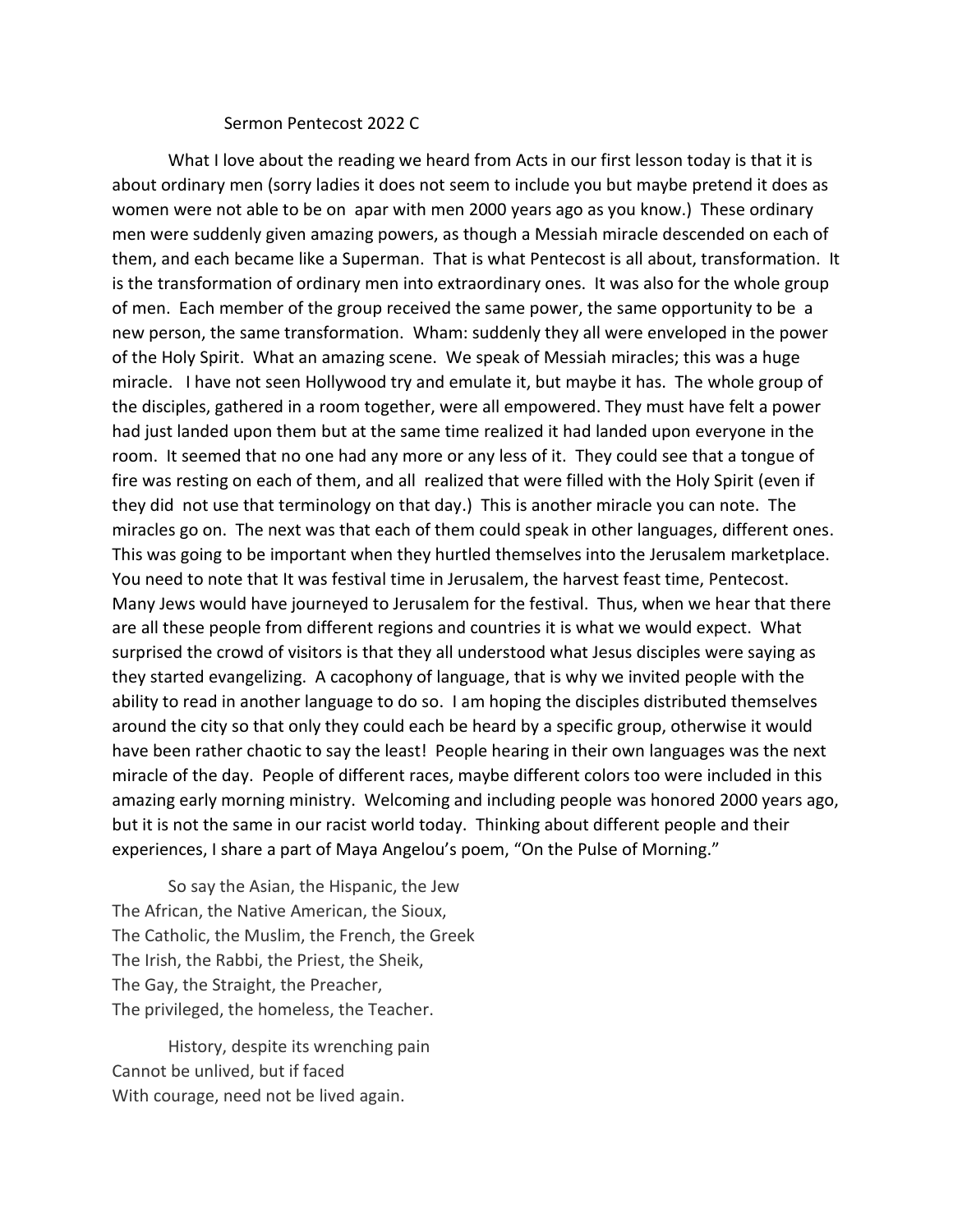Back to the disciples, they were each empowered by gifts of the Holy Spirit and were using them. The final miracle from that reading was that Peter felt sufficiently empowered to deliver a great sermon; using words and ideas that resonated with his hearers. You will need to open a Bible at Acts chapter 2 to read the whole sermon; only a small portion is included in today's reading. I feel a bit envious as he obviously did not spend a lot of time preparing his sermon, but I know I am not willing to risk arriving completely unprepared to speak to you all.

 Peter spoke out. He spoke words on his heart and mind. The past two weeks people have been speaking out in horror at hearing about the 19 children shot dead in Uvalde Texas as well as those shot dead in Buffalo and in Tulsa. I feel outraged at such brutality. I am aware that for the 10 years from 1994 – 2004 when assault weapons were banned there were far fewer mass shootings. Since the ban was lifted the numbers have multiplied greatly. I do not understand why ordinary citizens, not at war, need military style weapons in their homes. But I know guns are very much a political issue. However, the deaths of so many innocent people including 19 young children is a terrible sin and stain on our nation's conscience.

What also was apparent in the shooting at Buffalo, is that the collective sins of our nation; the racism that is still so present, the prejudice against different groups which keeps rearing its ugly head, are sins which our nation retains because people perpetuate both of them. It will take each person realizing they hold these sins in their hearts and renounce them before we can all feel that sense of release and God's forgiveness. Will our nation ever be at that stage? We all need to recognize that each person is made in the image of God, different in every way but each of us is part of God's wonderful and intentionally diverse creation. As St Paul reminded us in the Epistle reading today, each person is a child of God, each of us adopted into God's family with no exceptions.

But racism has been on our hearts and minds for years. For the past two years people have been speaking out in horror at seeing, yes seeing, George Floyd killed by a police officer in Minneapolis. I still feel outraged at such brutality. Sadly, we know this was not the first such incident in Minnesota. I feel anguish. What sort of people are we that continue to let such things happen? Will we change how we train our police? Or is it just a few of the officers who are brutal? There have been too many deaths which sadly are race related. The Black Lives' Matter movement has certainly continued to bring a major awareness of racism to the fore the whole of this past year. It is nearly 8 years since Michael Brown was killed on August 9, 2014 in Ferguson, Missouri. We need to ask ourselves how we are moving forward to exterminate the sin of racism in our nation, our leaders, our police, and in ourselves.

Today we also see creation suffering. Has it always been so? Have people throughout history treated creation as badly as recent generations and ours is currently doing? I recently read this piece Hildegard of Bingen from 1000 years ago. She wrote:

Glance at the sun. See the moon and the stars. Gaze at the beauty of Earth's greenings.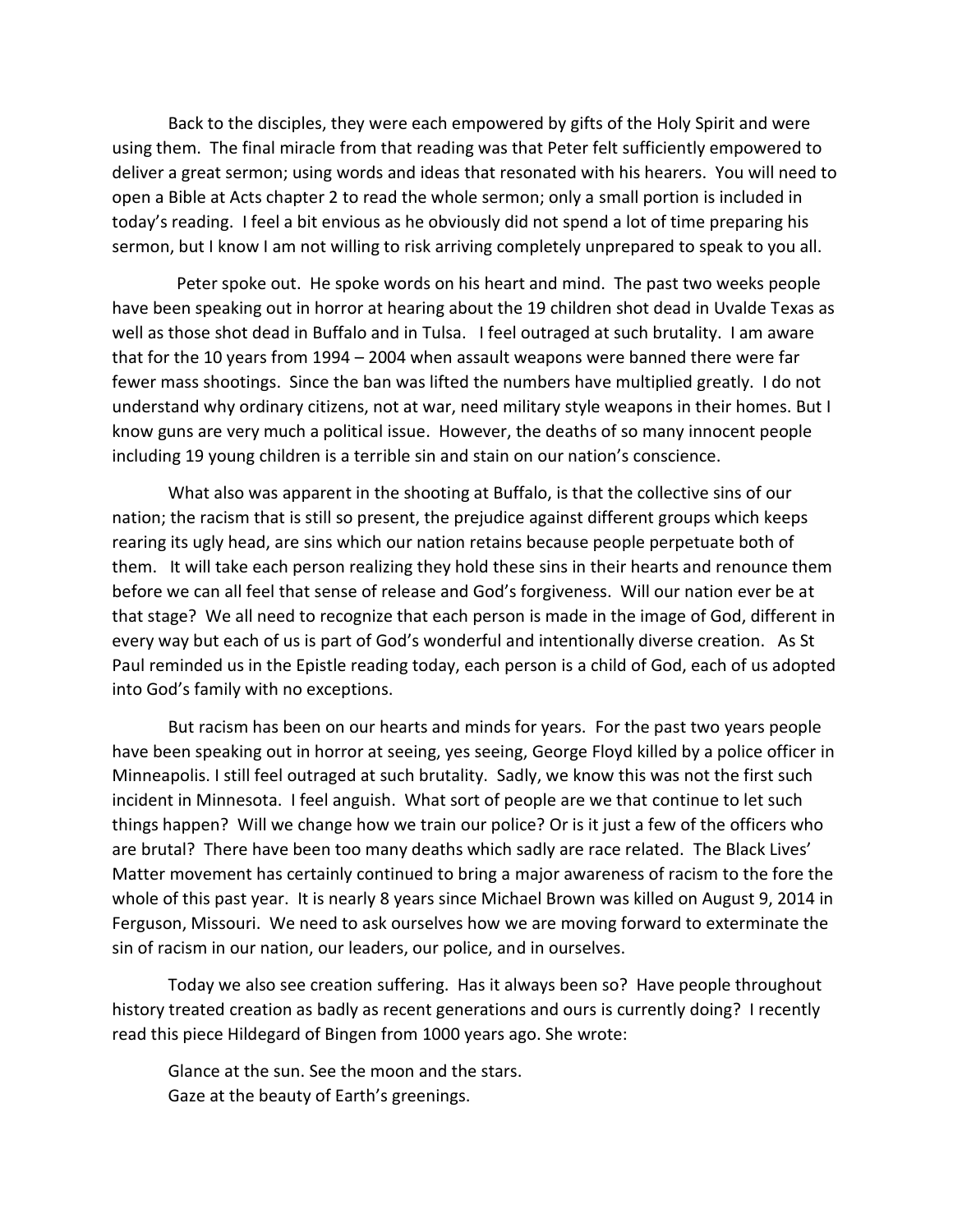Now, think. All nature is at the disposal of humankind. We are to work with it. For without it we cannot survive.

She is so right; we do need to work with nature, another word for creation. If we are God's adopted children then we need to do what all family members do, we need to work together for the good of all the family. There is much that God is calling us to do to make a difference so that the future generations will have a home on this planet Earth. St Paul goes on to say in this chapter from his letter to the Romans, that we know we have the Holy Spirit to help us. Referring to the Holy Spirit, he wrote, "that very Spirit intercedes for us with sighs too deep for words." You can know that the Holy Spirit is here to help you with all the challenges of your life; I hope those words give you good comfort and a feeling of support, reminding you that you are not alone in your struggles.

Jesus had already told his disciples about the coming of the Holy Spirit, or the "Advocate" as our Gospel said it. The words Jesus spoke are words of both warning and encouragement. He is speaking to his disciples before he began the horror of his final hours before his brutal death. He is with them in the upper room after they had shared the Last Supper together. He gave them the bad news that he was going to leave them followed by the good news that they would not be without help, guidance, and support. Jesus then offered them his gift of peace, peace in their hearts, peace in their minds, peace in their souls. Just think about this. What does it feel like to have a real sense of peace flowing through you? I invite you to reflect today on accepting Christ's gift of peace in your heart and mind.

Today as we celebrate Pentecost Sunday. I hope you will thank God for this day and for the coming of the Holy Spirit.

I close with words of theologian Fred Buechner," Go forth into the world knowing that there are words of hope and healing which will never be said unless you say them and deeds of compassion and caring which will never be done unless you do them.

Amen.